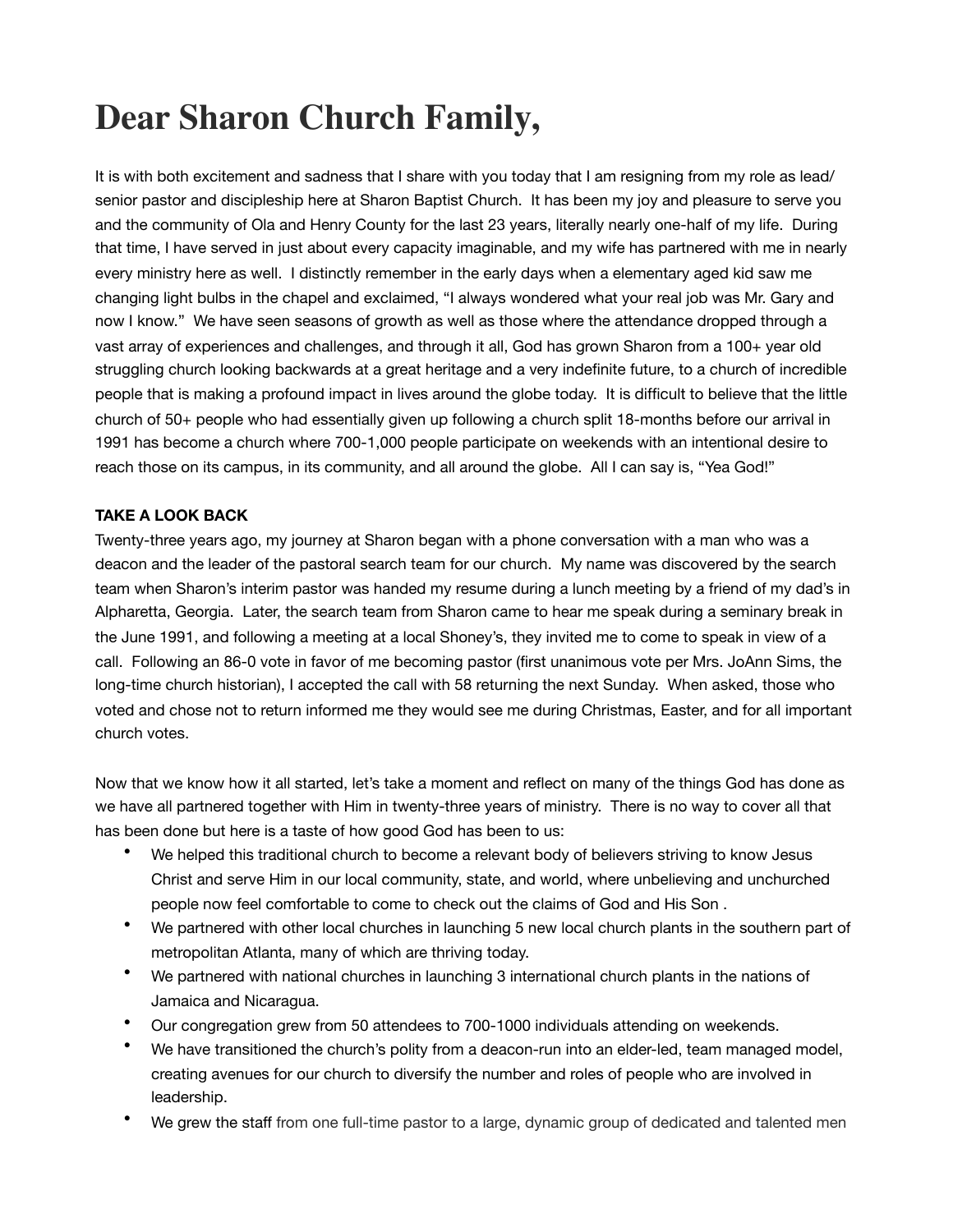and women.

- We have established new partnerships between our church and the local public schools through mentoring relationships, chaplaincy, use of our buildings, and an involvement in many of the academic, arts, and athletic programs that the local schools offer to their students.
- We launched a school that now runs to middle school that places an emphasis on academics in a Christ-centered environment.

Though there are many others ministries we have launched together and miracles we have witnessed as a church family, the previous list is quite amazing. Again, all we can say is, "Yea God!"

As I think of Sharon, memories flood my mind both personally and ministerially. On the personal side, my marriage to Krissy has grown and been strengthened here, both our kids were born and dedicated here, they both believed in Christ and were baptized here, and I have essentially grown up as a man and pastor here. The people that comprise Sharon will always be a special part of my life. Not to sound repetitive, but I have been here for half of my life. On the ministerial side, I have seen some people be born, dedicated, saved, and baptized all during my ministry. Others were teenagers when we showed up and today they are happily married with kids. Others who are now seniors accepted Christ twenty years ago, and as I have watched them age, I rejoice in remembering the moment when they believed and were saved. Some of those moments were in workout centers, others accepted Christ in their family room in their home, and even others were saved on their back deck. In addition to all of those experiences, as a pastor, Sharon was the first place I ever baptized a new believer, married a couple, led a funeral, guided a business meeting, and a host of other pastoral "firsts." I look forward to spending eternity in heaven with so many I knew through my time at Sharon.

### **HOW DID WE TAKE THIS STEP TO LEAVE**

Just as my call to the church was validated in many ways then, my call away from the church has been affirmed in many different ways now. Please know that our family is not running from anything in any way. This has been one of the most challenging and difficult decisions we have ever made. We have a great house with a great house payment, my wife's sister and family attend Sharon, my wife's mom and stepdad live nearby in Hampton, and my mom lives just north of Atlanta. We love Sharon, and if we lived in Henry County and I was not a pastor, knowing the staff at Sharon and the people who make up the church family, Sharon would be our church home. Adding to our feelings about the church, we have been blessed with great neighbors, all four of us have great friends we enjoy who live in Henry County, and both of our kids are active and performing well academically, athletically, and artistically in leagues, schools, and programs throughout our county, led and instructed by many incredible musicians, coaches, and teachers.

Our relationship with our new church actually originated from a point of commonality that might seem bizarre at first. The senior pastor of the church where we are headed (Discovery Bible Fellowship) leads a ministry that starts and sustains orphanages around the world, and one of the many they lead is located in Uganda. Yes, the same Uganda where John, Bobbi, Jackson, and Lily Palmer headed last February as they left Sharon to go to the mission field. In fact, the senior pastor at Discovery actually worked with the very leader in Africa assisting the Palmers in their orphanage. From that connection a very long series of conversations began that led to our family flying to see Tulsa, Oklahoma. Though Krissy and I had lived in Texas before arriving at Sharon, neither of us had ever been to Tulsa. During that visit, our family all sensed God might be up to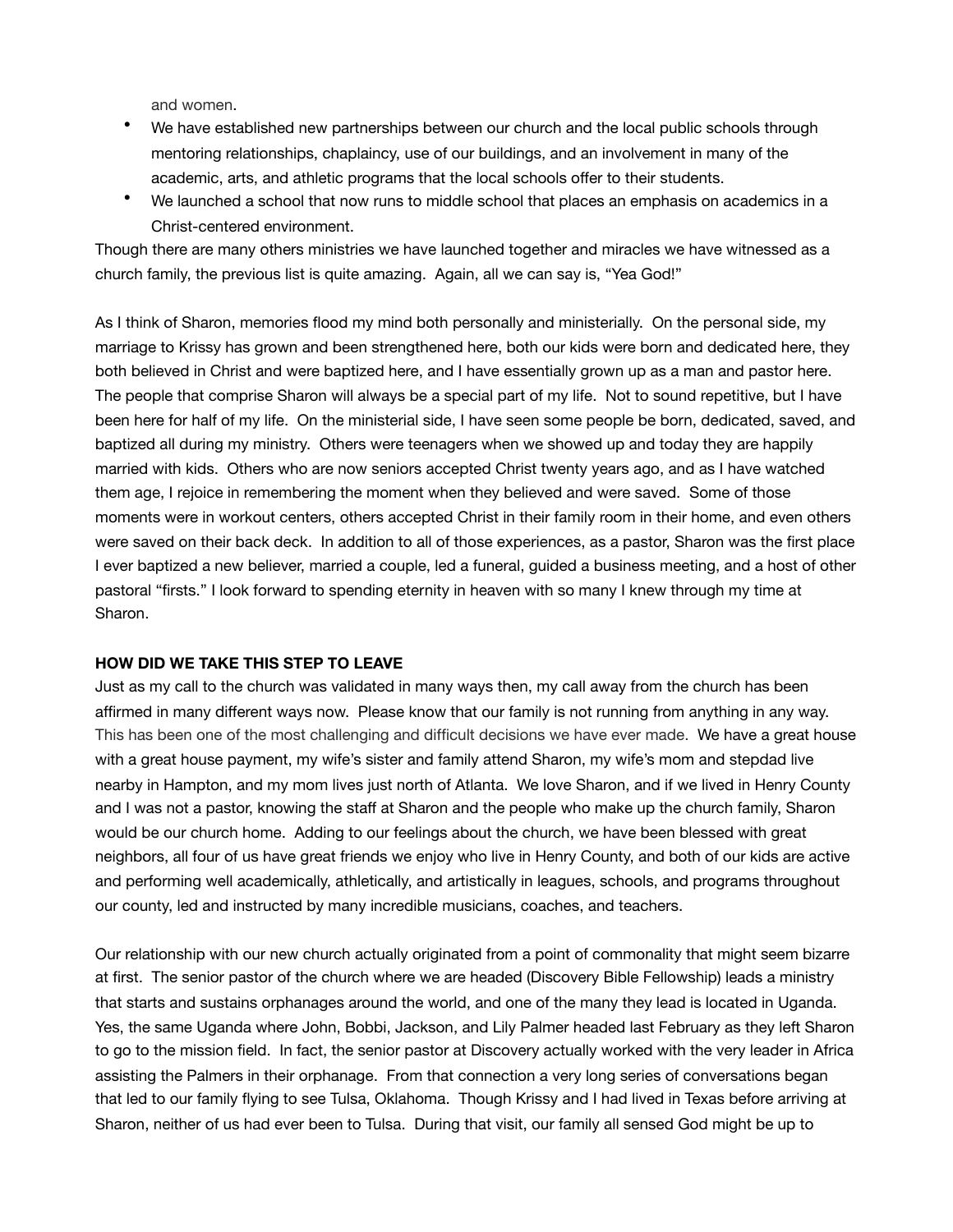something but we were not yet convinced. Please know that during our 23 years at Sharon, we have been invited to other ministry/church locations similar to our trip to Tulsa, and in each situation, we did not sense God leading us to take another step. Following our trip to Tulsa, our family and the church leaders at Discovery all agreed to take a season to pray and here is what took place from that moment forward:

- The staff and elders at Discovery prayed until the point they sensed God's leading to offer us the opportunity to join their team in the role of small groups, evangelism, and teaching/preaching.
- Our family prayed until Harper, Graham, and Krissy were all convinced; I was in the minority and not yet convinced at that moment as they all were.
- I shared the burden with our church staff and elders so they could pray for clarity as leaders at Sharon, with regards to the decision that was being considered.
- I also shared the prayer request with 7-8 men who are my prayer partners, most of whom are pastors, including many with who attended seminary with me. Each of these men love me and my family, and yet whether I stayed or moved was not an issue for them. They were praying for all of us to clearly hear God in the decision.
- Just two weeks ago, I sensed the need to "spend the night" with God, meaning I went to a bedroom in our basement while my kids spent the night at some friend's houses and prayed and asked God to speak through HIs Word. In that dialogue with God, He led me through the stories of Elijah, Elisha, and many other parts of the Bible. As the story of Gideon came to my mind, God led me to lay out a fleece that would confirm what His leading would be.
- The consensus among our elders, staff, and prayer partners was this: "We affirm your ministry of 23 years and all that God has done under your leadership, we hate to see you step away and will miss you dearly, but we do indeed believe that it is time for you and your family to begin a new adventure with God." Following those discussions, God confirmed in even more ways that we needed to step away from the church we love and follow Him to Oklahoma.

You might be wondering about the church and ministry where we are going, as many of you have seen and heard of pastors and ministers who exit churches where you have attended in the past for more money and bigger ministries. I do not use the "God seems to always call pastors to 'bigger and better'" in a sarcastic manner, but I do know that is the perception many church attendees have of pastors and their moves to new churches. Here are a few interesting facts about our move to Discovery: it is similar in size numerically to Sharon, my move is from senior pastor to pastor of groups/evangelism with some teaching and preaching responsibilities 12-14 times per year, and finally, the move involves a cut in pay. Honestly speaking, none of those three factors mean that this move is or is not from God, but I did want you to know the basis for this step of faith. Our family does not view this as a "vocational" or "professional move," but a missionary calling, where the Lord has called us to go to a new mission field and serve there in a new way. This "move" has nothing to do with moving up the pastoral ladder.

### **TAKE A LOOK AHEAD**

What's next at Sharon? Let me assure you that one reason I am stepping away with confidence is this is the first time in my time at Sharon that we have great people at all of our staff positions at the same time. Throughout my time here, we have had some great people with great hearts for God and people, but we have never had a team where the entire team is as solid as it is now. If you don't know the team, let me take a moment to introduce them to you and let you see why you can have confidence as the church moves ahead.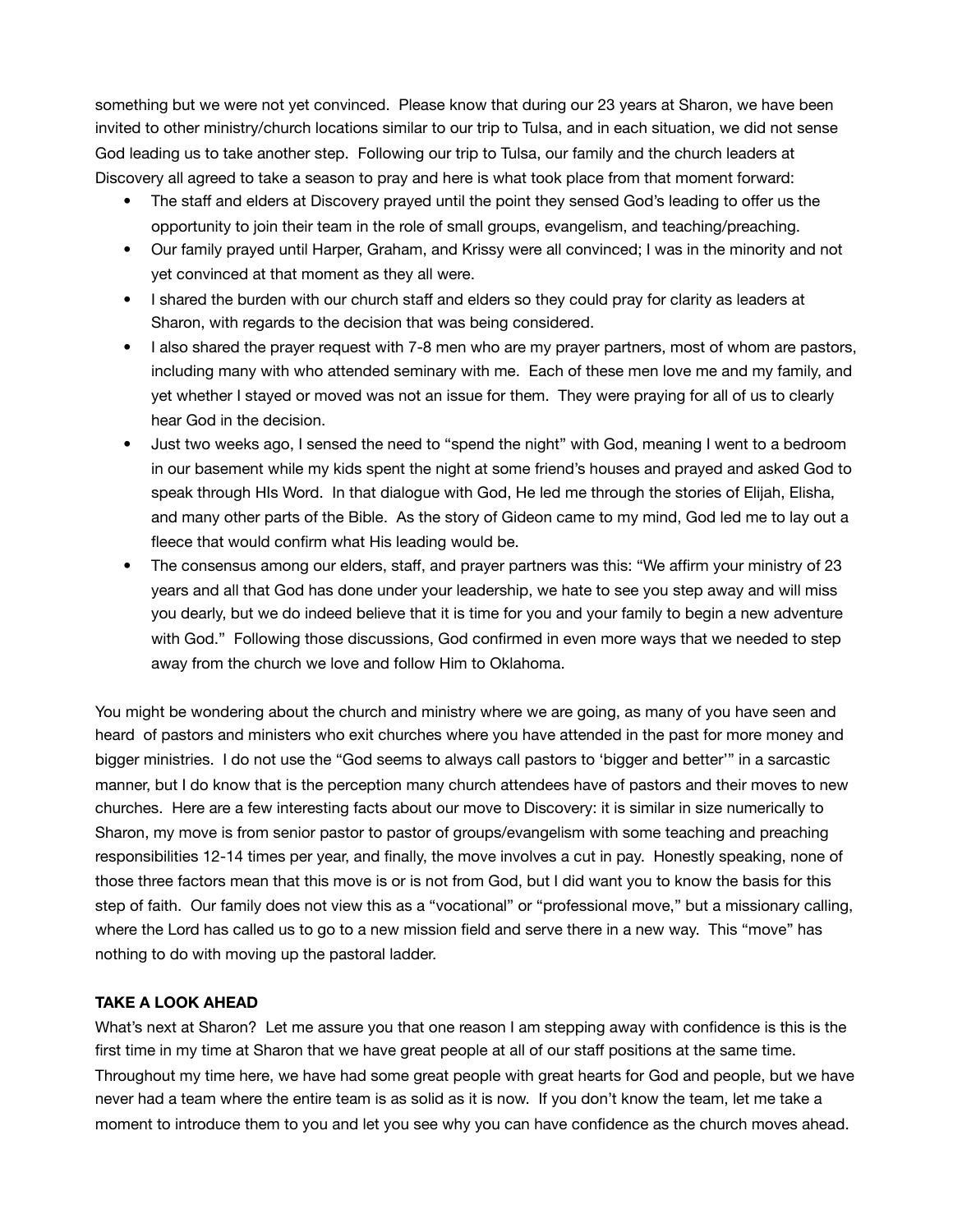Here is a snapshot of our team:

- Our worship pastor is Johnny Rohrbeck, and when you read the Bible and come across a guy in the book of Acts named Barnabus, you have met Johnny. His heart for God and for people is huge. He thrives in getting those he leads connected to God through sincere hearts in worship.
- Our director of preschool ministries is Dayna Worsham. Her heart for God, for preschoolers, and for their parents continues the precedent set by Kim Howard, her predecessor. Seemingly everyone comments on Dayna's passion for preschoolers and her organized effort to minister to our newborn-K5 kids in creative and fresh ways.
- Our interim children's pastor is Danielle Smith, and she just started with us last Sunday. Danielle brings experience as a children's pastor in another setting along with a big heart for kids. Her love and excitement of kids ministry centers on what can happen when 1<sup>st</sup>-4<sup>th</sup> graders begin to grasp who God is, how much He loves them, and the fact He has a plan for their lives
- Our recreation pastor and pastor of Route 56 (5th-6th graders) is Daryl Sanders, and knowing Daryl, his passion is simple: he wants to leverage incredible recreational sports experiences so that kids and their parents can be introduced to Jesus and know Him personally and eternally. That passion continues into his leadership and programming for those in our Route 56 ministry.
- Our student pastor is Greg McGaha, and for those who know Greg, they know his desire to see students (7<sup>th</sup>-12<sup>th</sup> graders) know Christ, grow in their relationship with Him, and display Him by a changed life, especially with a heart to assist those the world has "kicked to the curb."
- Other key staff leaders include Cathy Miles, who ensures we make decisions that are financially responsible, Donna Lynn, who efficiently oversees our calendar planning and use of our facilities and all equipment, and Rob Gauvin, the man responsible for maintaining the awesome facilities God has provided for us. Complementing our church staff are two incredible leaders guiding The Sharon School, Jill Dillingham who leads our elementary grades and Natalie Sledge who leads our preschoolaged children. Both ladies lead the school with caring hearts and a desire to create learning environments where children grow to love God and think with depth.
- Finally, let me remind you of the godly men on our elder team. First is David Wilkerson, a man who models consistency and dependability, especially as he leads our finance team. Along with David is Kent Bookout, who has one of the biggest hearts for people you will ever see. Next is Steve Sanders who literally has a passion for people all around the globe to know Christ. Fourth is Clay Lawrence, whose passion is that people know Christ through His Word, the Bible. The final member of the team is Luther Brown, whose brilliance in strategy planning and vision casting is evidenced in many different ways in his life, especially in the business he created.

This is the team that will provide leadership to our church in the days ahead.

#### How will the church proceed ahead?

First, the elders and staff will be providing great leadership to our church and its numerous ministries. They will need all of you to step up and assist by serving as God has called and equipped you to do. Assisting the elders will be either one or a team of former pastors to ensure that the decisions made by the leadership are theologically sound with a pastor's heart. Those being considered as advisors in this role are all men who have served churches that experienced transitions while maintaining large numbers of attendees. Additionally, I will spend one week preparing materials to assist Sharon during the interim period, based on my knowledge of the church and the vast array of ways it functions.